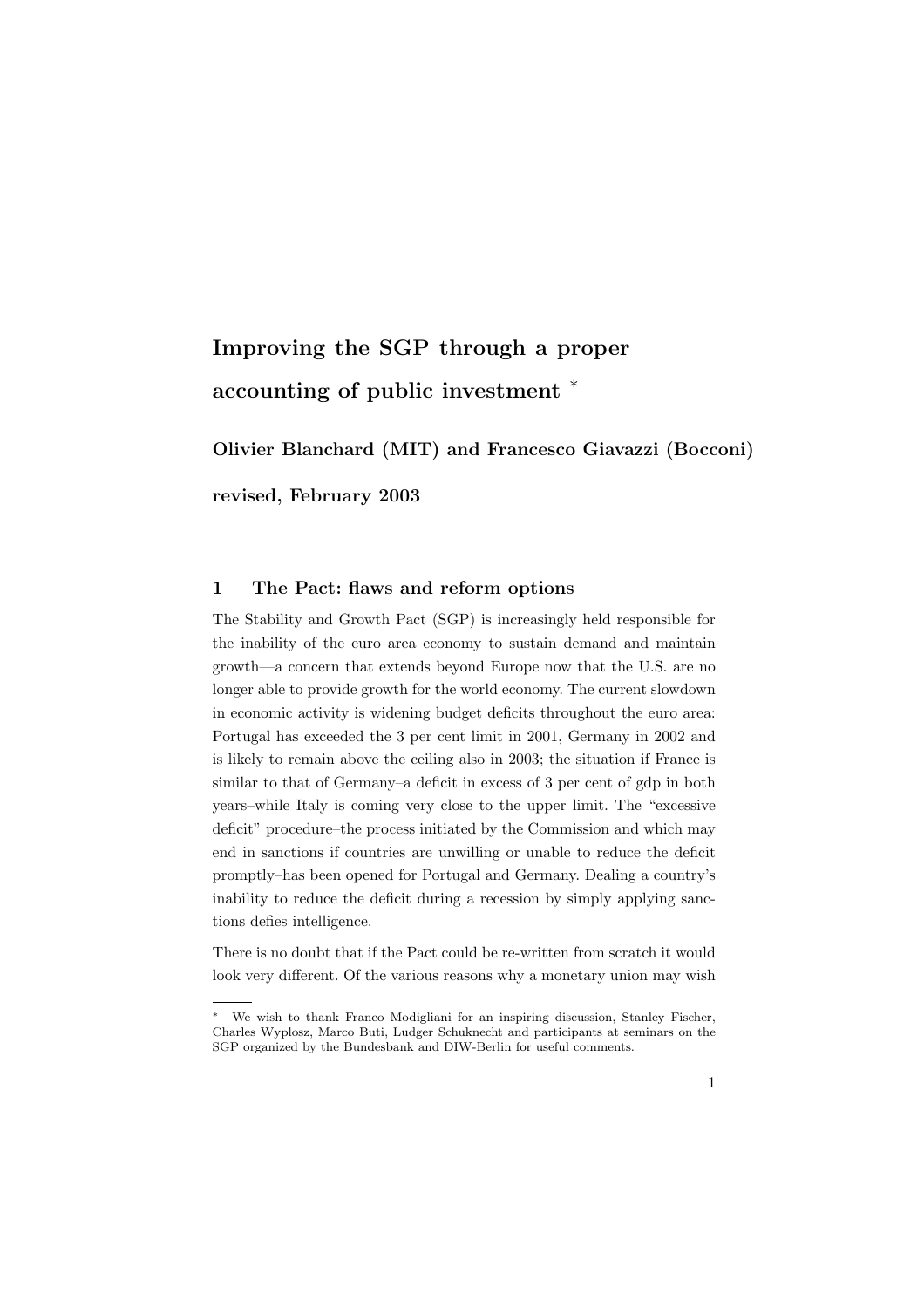to impose fiscal rules upon its members, the Pact only deals with one: the possibility that governments might be tempted to run larger budget deficits once the exchange rate and interest rates no longer respond to the fiscal actions of a single country. But there are important issues the Pact does not address. In particular, the Pact puts no pressure on EMU members to reduce current government spending, so as to lower tax rates and make room for higher public investment. From the viewpoint of the Pact it is indifferent whether a country meets it by raising spending and taxes, or by lowering both.<sup>1</sup>

By imposing that the budget deficit, including interest, is balanced on average over the cycle, the Pact eventually drives the ratio of debt to gdp to zero. There are good arguments for preventing the public debt from disappearing: for instance, public debt can be an instrument for carrying out transfers between generations, or it may be issued to finance public investment projects with a large enough social rate of return. A deficit of  $x\%$  on average over the cycle would drive the debt-to-gdp ratio to  $x/g$ , where g is the nominal growth rate of potential output. So for  $g = 5\%$  (3\%) real and  $2\%$  inflation) and  $x = 3\%$  the ratio of debt-to-gdp would converge to 3/5, the level indicated in the treaty (60%).

Proposals on how an "ideal" Pact should be written abound <sup>2</sup>. The IMF (2001) favours fiscal rules designed to control current government spending. Pisani-Ferry (2002) suggests that rules on the budget should be replaced by rules on the level of the debt-gdp ratio. Wyplosz (2002) suggests that rules should be removed, and authority over fiscal policy delegated to independent committees, following what has become standard practice with monetary policy. Goodhart (2002) would allow bond markets to monitor fiscal policy. Today spreads on euro bonds issued by different EMU members are small, probably because government bonds are mostly held domestically, and the home bias in financial portfolios is significant. Goodhart would in-

<sup>1.</sup> Since the Pact was agreed upon, taxes, as a per cent of gdp, have remained almost unchanged in the euro area, and so has current public expenditure net of interest, while government investment has contracted. Current spending net of interest was 40.8 per cent of gdp in 1995, 40.2 in 2002; total revenues 46.5 and 46.3, respectively; public investment 2.7 and 2.5.

<sup>2.</sup> For a review of the various proposals see Coeure' and Pisani Ferry (2003).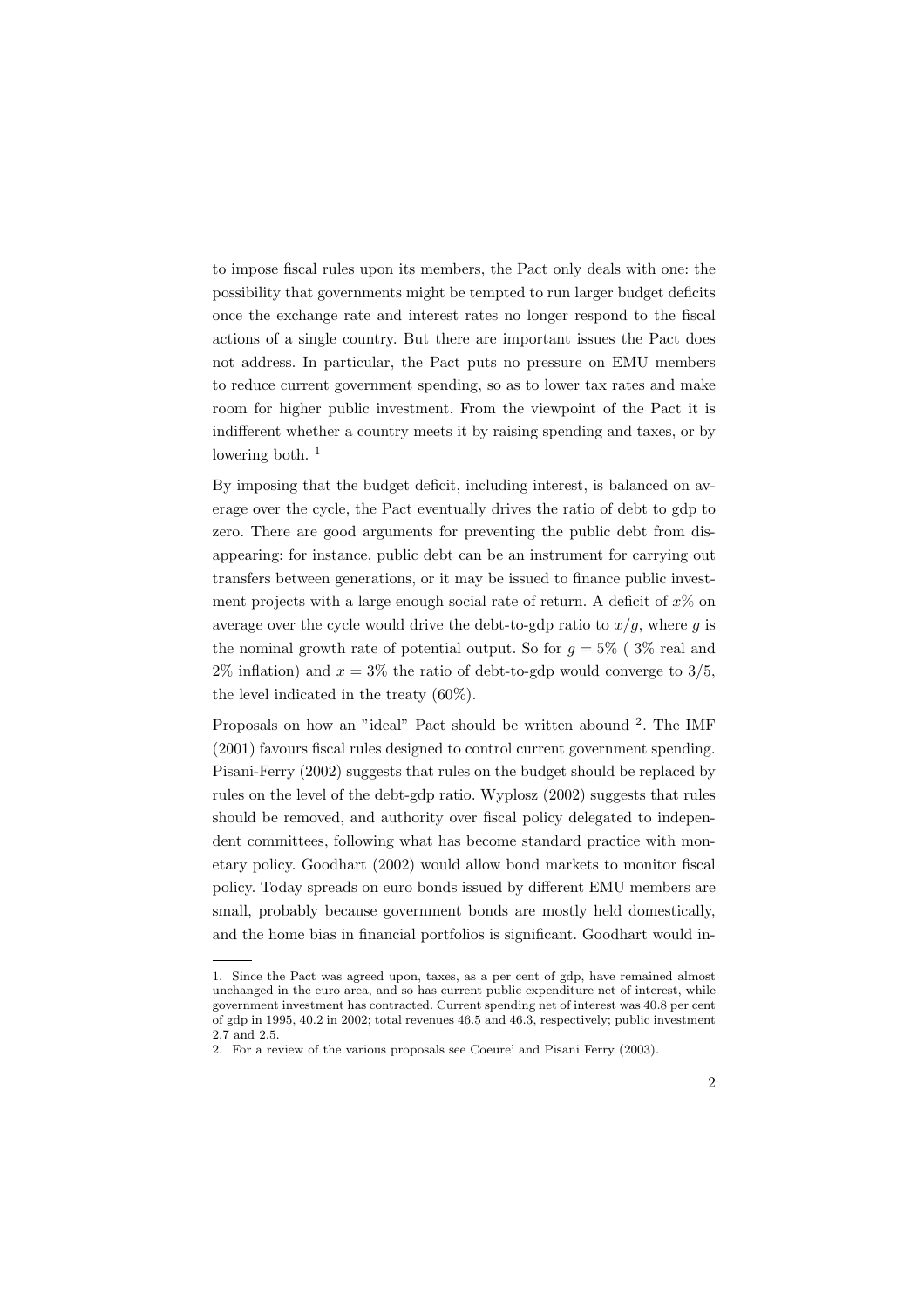duce the diversification of bond portfolios imposing limits on the exposure of financial institutions to the bonds issued by a single country. Most likely this would open up spreads.

Writing a new Pact is however difficult. Many of these ideas would require a change in the European treaties, and ratification of a new treaty by all 15 member countries. While possible in principle, a new Pact and a new treaty require time. But there are improvements that do not require changing the treaty.

One example are the ideas put forward by the European Commission. The Commission proposes that the Pact should no longer consider the actual budget deficit, but the structural deficit: increases in the deficit that result from a slowdown in economic activity should be disregarded. Moreover, in assessing a country's compliance with the rules of the Pact, the Commission would, from now on, recognise that some structural reforms (such as a tax reform) raise a country's growth potential and thus improve public finances in the long run, but are costly in the medium term, and thus justify.tremporary deviations from the rules of the Pact. None of this, according to the Commission, would require a change in the treaty.

We can do better. The Pact contains a serious error: the way governments are expected to account for public investment. Correcting this error and applying, as article 104.3 of the treaty allows, the current rules of the Pact to a measure of the budget where the treatment of investment expenditures is done properly–which means applying the rules of the Pact to the budget inclusive of nominal interest payments and of capital depreciation, but excluding net investment–would have several desirable characteristics:

It would remedy an obvious mistake in the way the Pact was written. A private company does not attribute the entire cost of an investment project to a single year's accounts. Investment implies future returns: its cost should thus be distributed over time as those returns accrue. Amortization of investment expenditures by governments is not allowed by the Pact, although the treaty does not prevent it. Removing financial constraints on public investment is important in the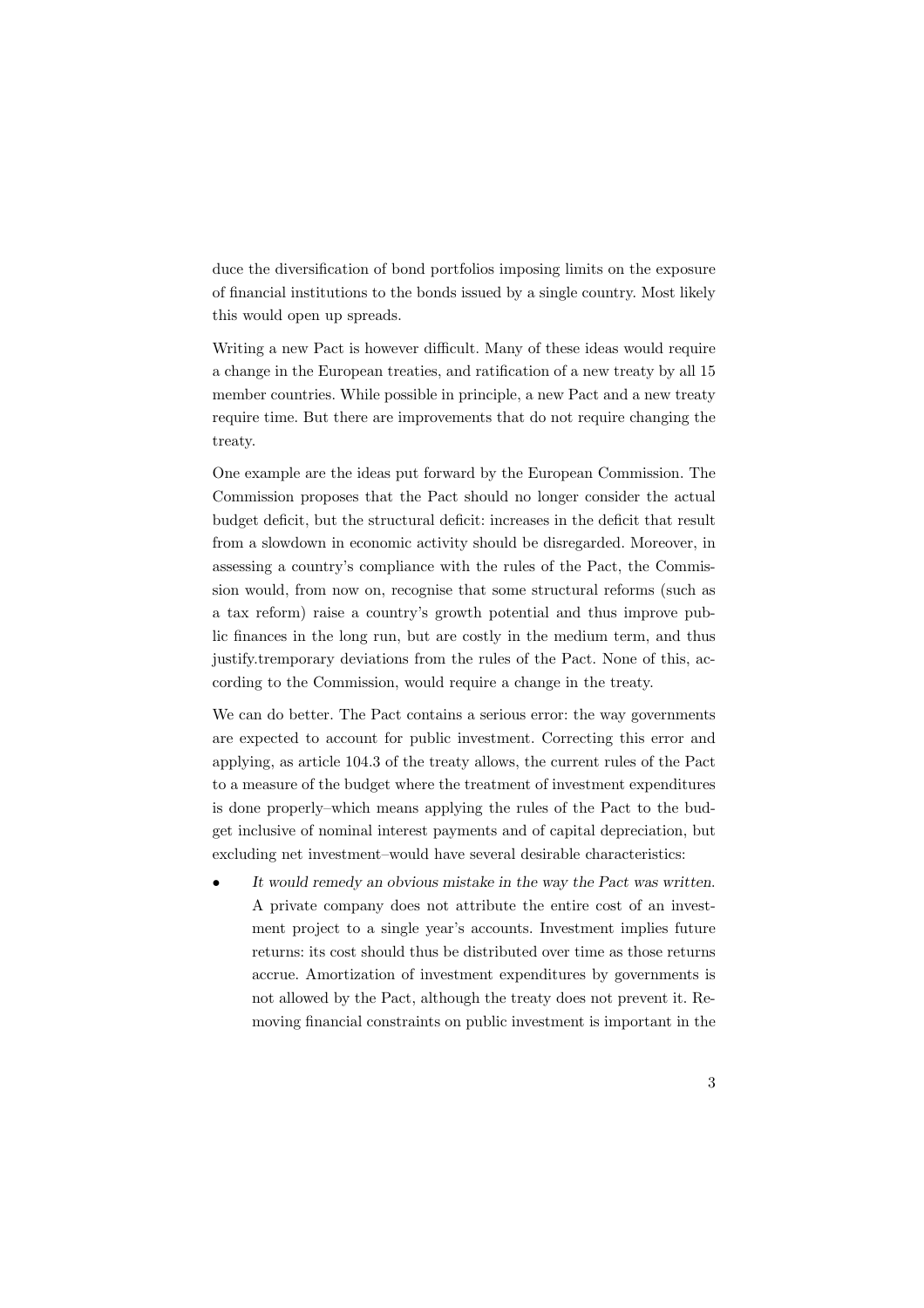euro area. First, gross public investment in the 12 EMU countries has been on a downward path since the mid 1970s, falling, as a share of gdp, from  $4\%$  in the early 1970s to less than 2.5% in 1998. In particular public investment fell by 0.8 percentage points during the run-up to the euro (1993-97). Today average gross investment is 2.4 per cent of gdp, but net investment is probably close to zero in Germany, Italy, Belgium and Austria.

- Over time the debt-gdp ratio to the ratio would tend to become equal to the ratio of public capital to gdp. Although there are different arguments for why the optimal stock of public debt may not be zero (intergenerational transfers is one), financing investment projects with a sufficiently high social rate of return is certainly one.
- It would introduce more transparency in the budget. The inability to treat public investment differently from current expenditure has created, in some countries, the incentive to shift borrowing off-budget. Italy, for instance, has recently set up an agency fully owned by the government but not consolidated in the government accounts, whose purpose is to finance and run public investment projects, borrowing on the market. There is nothing wrong with investment agencies as such: the separation of the 'current' budget from the 'capital' budget has a time-honored tradition in public finance. What is inappropriate is the lack of transparency. The accounts of these agencies, for instance, make no distinction between gross and net investment, and thus fail to recognize that depreciation of public capital is equivalent to current expenditure and should be treated as such in the consolidated government accounts. The agencies have no clear limits on the amount they can borrow. The bonds they issue are guaranteed by the government, but such guarantees are not recorded in the government books. Thus the debt they issue is not considered as part of the public debt. The European Commission has questioned these guarantees, arguing that they are often equivalent to state aid. There certainly are instances–and the recent capital injection by the KfW into a German private communications company is one example–when these agencies engage in state aid. But this is not the case in general: subsidizing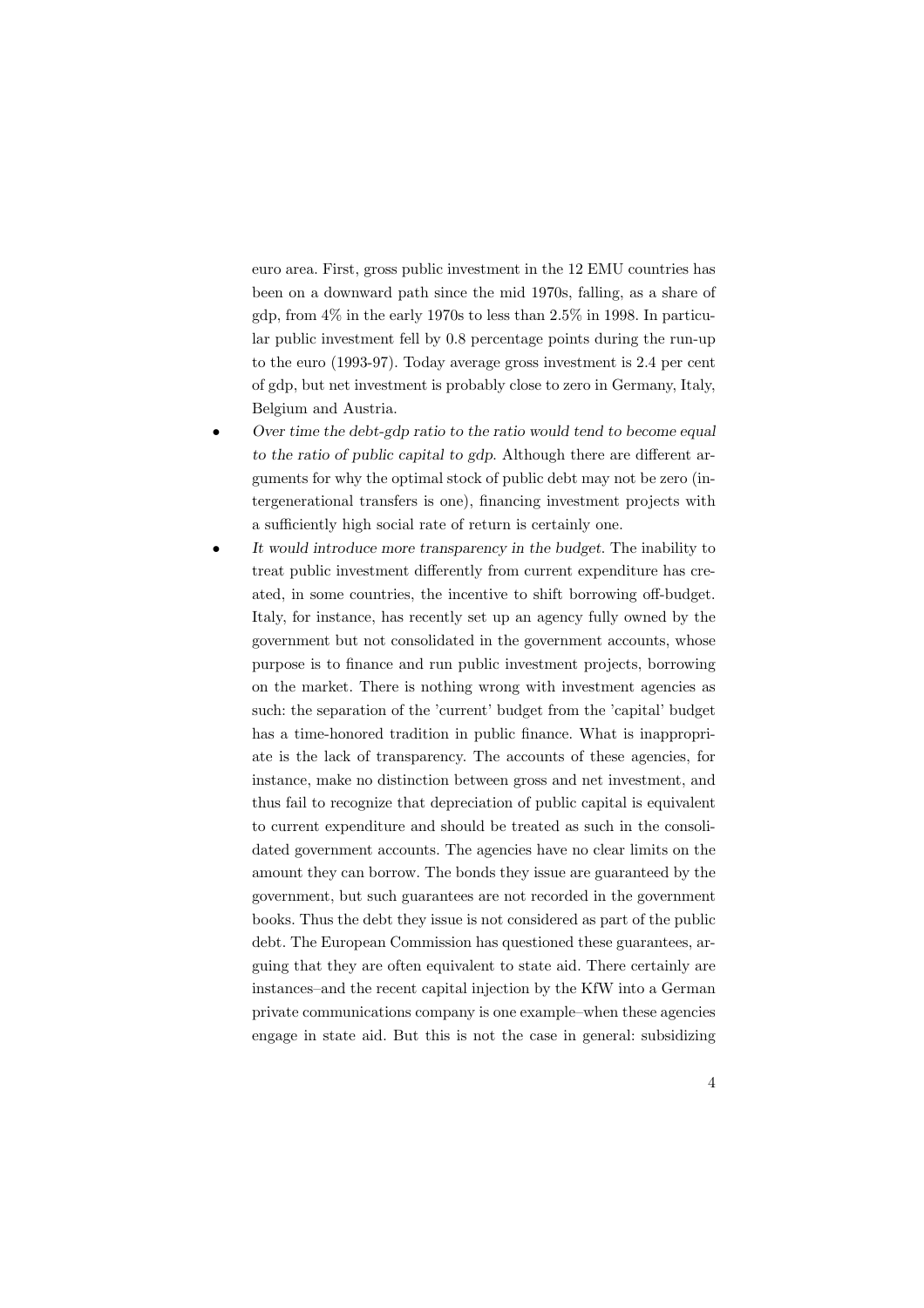public projects whose social return exceeds their financial return is one of the reasons government exist.

• Excluding net public investment from the definition of the budget that is relevant for the Pact would also help in the short run. Consider Germany, for instance, one of the countries where a change in the rules would apparently not matter, since net public investment today is essentially zero. With the current interpretation of the Pact, and assuming that German output is below potential by an amount large enough to justify the entire use of the 3 per cent band–which is probably the case–Germany would need to cut the deficit by at least 0.8 per cent of gdp. The modified rule also requires fiscal action, but of a very different type: instead of a cut in demand, it allows for a substitution of current expenditure with an equivalent amount of public investment.

#### 2 The arithmetic of public investment

Let r be the real rate of interest, n the growth rate of gdp,  $\delta$  the rate of depreciation and the cost of maintaining public capital and  $\vartheta$  the gross financial rate of return on public capital. In general  $\vartheta < r + \delta$ : Public investment is worthwhile from a social point of view although its net financial rate of return,  $\vartheta-\delta$ , may be lower than the financing cost, which in turn we expect to be smaller than the social rate of return on government projects. Let k be the stock of public capital, i public investment, so  $i = \kappa + (n+\delta)k$ . and b the stock of public debt, each as a fraction of gdp. Also assume that there is no inflation.

The government's budget constraint is<sup>3</sup>

 $\dot{b} = q - t + i - \vartheta k + (r - n)b$ 

where t and  $(q + i)$  denote taxes and government spending.

<sup>3.</sup> We ignore inflation and its role on the budget constraint.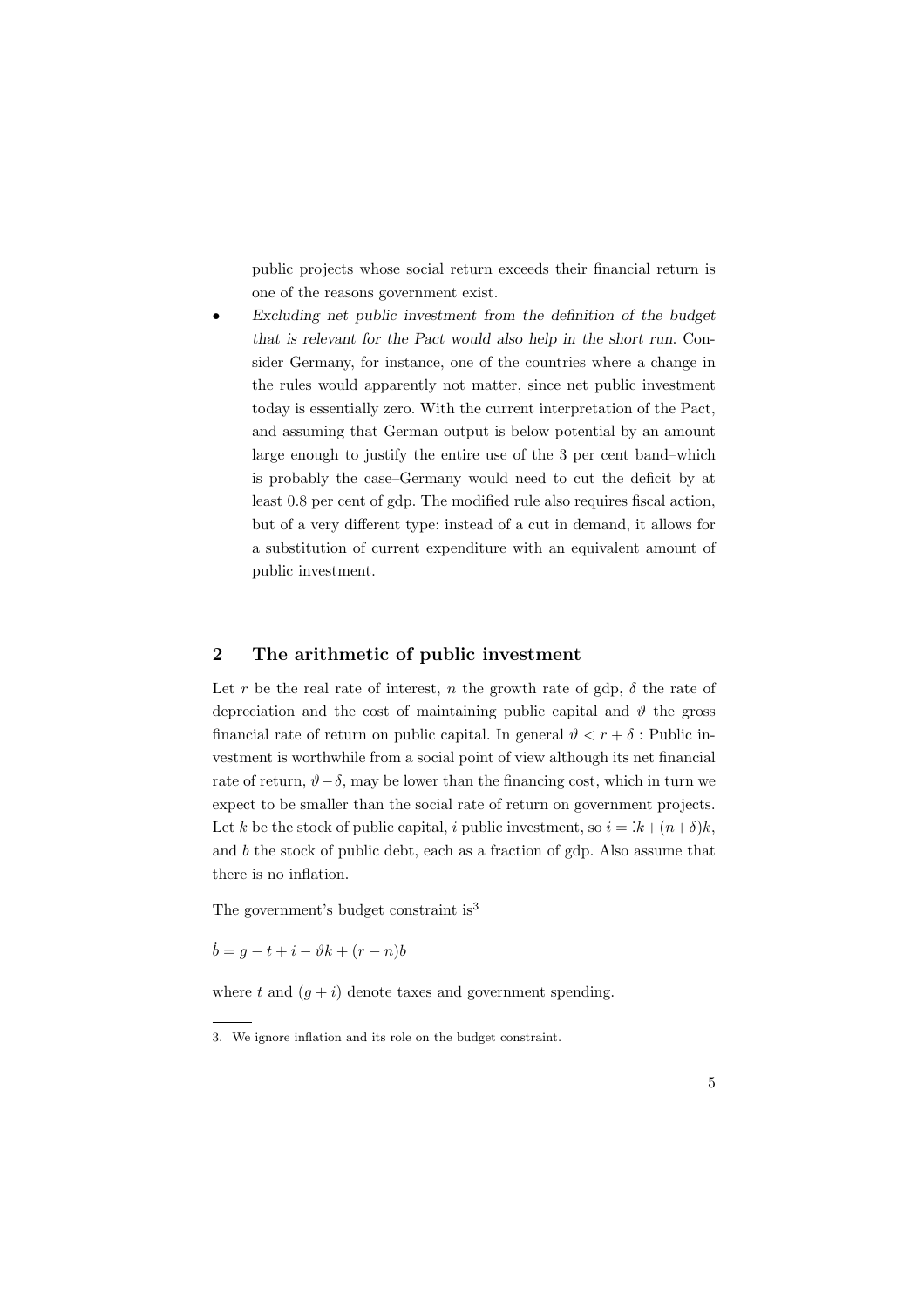Let's assume that the SGP, as currently applied, requires countries to run a zero budget deficit when output is close to potential (it is straightforward to extend our argument to the case where the SGP is taken to allow a deficit of  $x\%$  of gdp):

g-t+i- $\vartheta k + rb = 0$ 

so that

 $\dot{b} = -nb$ 

the debt ratio will eventually go to zero.

Suppose now, as is usual for firms, that only capital depreciation and maintenance costs are included in current spending, and impose the rule that current spending be balanced. This leads to:  $g-t+(\delta-\vartheta)k + rb = 0$ 

so that

 $\dot{b} - \dot{k} = -n(b - k)$ 

which indicates that eventually  $b-k \implies 0$ , no matter what the initial level of b. Eventually the entire stock of public debt is backed by public capital. If the stock of public capital, as a fraction of gdp, is constant, this rule allows the government to run a deficit which is equal to  $nk$ .

Suppose an agency is set up, with the goal of financing and running new public investment projects. Let  $k^A$  be the amount of capital it manages at any point in time. The agency receives an income  $\partial k^A$  from its projects and needs to spend  $\delta k^A$  on maintenance and depreciation. It receives from the budget a subsidy equal to  $(r + \delta - \vartheta)k^A$ , reflecting the fact that the projects have a net financial return which may be less than the market return. It is allowed to issue bonds for the difference. Then

 $\dot{b}^A = \dot{k}^A + (\delta - \vartheta)k^A - (r + \delta - \vartheta)k^A + rb^A$ 

so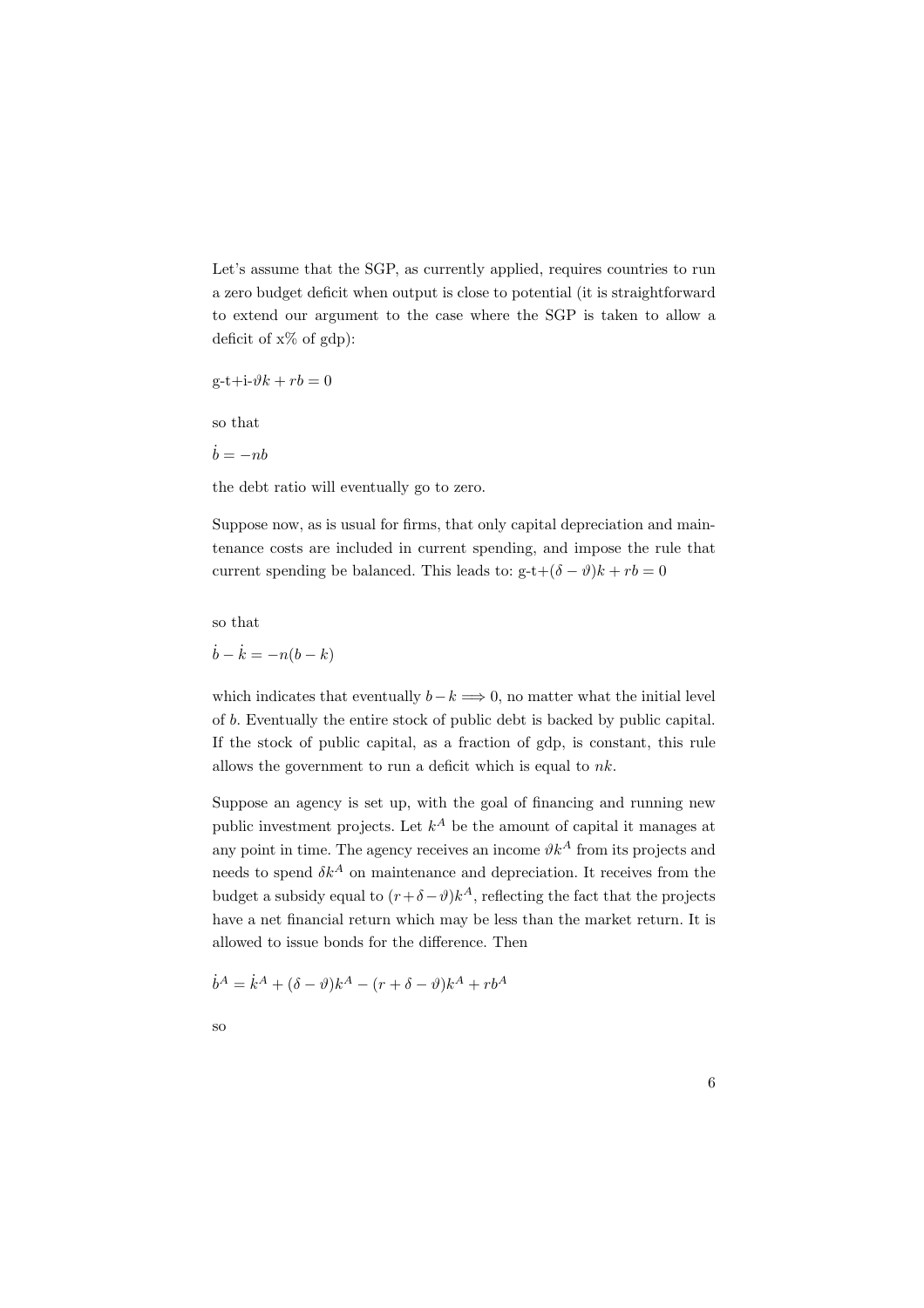$\dot{b}^A - \dot{k}^A = -r(b^A - k^A)$ 

If  $k^A$  is initially equal to zero, the agency's debt will always remain equal to the stock of public capital it has financed.

How does the presence of an agency affect the budget of the central government? Assume that the agency only runs new projects: the stock of public capital that exists when the new institution is set up,  $k_0$ , keeps being run by the central government. There is no need to transfer existing buildings etc. to the agency. Let  $b^P$  be the stock of public debt outstanding, as a fraction of gdp. Once the agency is set up, the central government's budget constraint is

$$
\dot{b}^{P} = g - t + (r - \vartheta + \delta)k^{A} + (\delta - \vartheta)k_{0} + (r - n)b^{P}
$$

where  $g$  is government spending net of the transfer to the agency. Now impose the rule that current spending, inclusive of the transfer to the agency, be balanced<sup>4</sup>, that is

$$
g-t+(r-\vartheta+\delta)k^{A}+(\delta-\vartheta)k_{0}+rb^{P}=0
$$

then

$$
\dot{b^P} = -nb^P
$$

the central government debt ratio eventually goes to zero and the only public debt is that issued by the agency. When this happens, taxes pay for current spending, plus the subsidy given to the projects run by the agency, plus the depreciation and maintenance cost of the old capital stock, net of its financial return

$$
t = g + (r - \vartheta + \delta)k^A + (\delta - \vartheta)k_0
$$

To summarize. The main difference between these rules and the way the SGP is currently applied lies in the financing of public investment. The

<sup>4.</sup> Note that this rule is different from one which simply excludes investment expenditure from the current budget.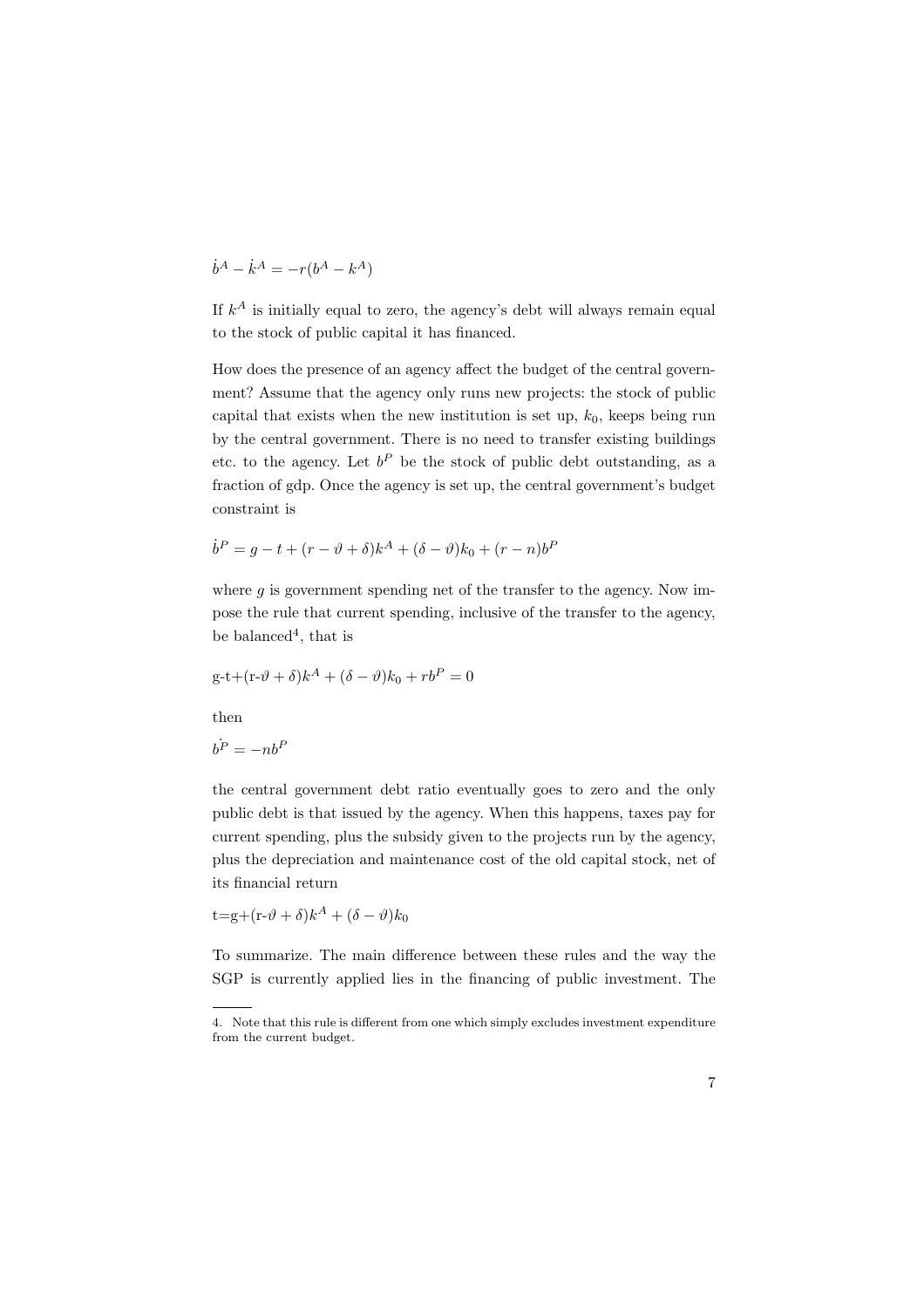rules we have discussed allow net investment to be financed by borrowing. The current SGP implies that all additions to the capital stock, including those needed to keep its ratio to gdp constant over time, must be financed out of current taxes.

## 3 Are balanced budgets rules that exclude net investment a good idea?

Governments could in principle avoid financial constraints on public investment renting the capital goods, rather than doing the investment themselves. Leasing an airplane to be used by the Army is straightforward, especially if the government needs it for a temporary purpose. Leasing other military equipment is more tricky. In the case of infrastructure, such as roads, government investment can be replaced by private investment through contracts that give the private sector the right to collect tolls for a number of years. The problem with these contracts, however, is that they are often difficult to monitor and enforce.<sup>5</sup>. This adds to the case for investment agencies: an institution focused on the task of running public capital might be better equipped at writing and monitoring such contracts We return to this point in the next paragraph.

The idea of separating capital spending from the current budget runs up against three common objections.<sup>6</sup>

What matters is overall capital accumulation, not its distribution between private and public capital. Lower public capital will be compensated by a higher stock of private capital. What matters is the general equilibrium effect: there is no ground for giving privileged status to a specific spending item. The simple answer here is that all public investment projects with a sufficiently high social rate of return should be implemented. This is what the modified rule allows,

<sup>5.</sup> The UK experience with "public-private" partnerships may be relevant here. The problems such partnerships have run into provide an example of the difficulty of writing and enforcing contracts in this area.

<sup>6.</sup> See e.g. Buti, Eijffinger and Franco (2002).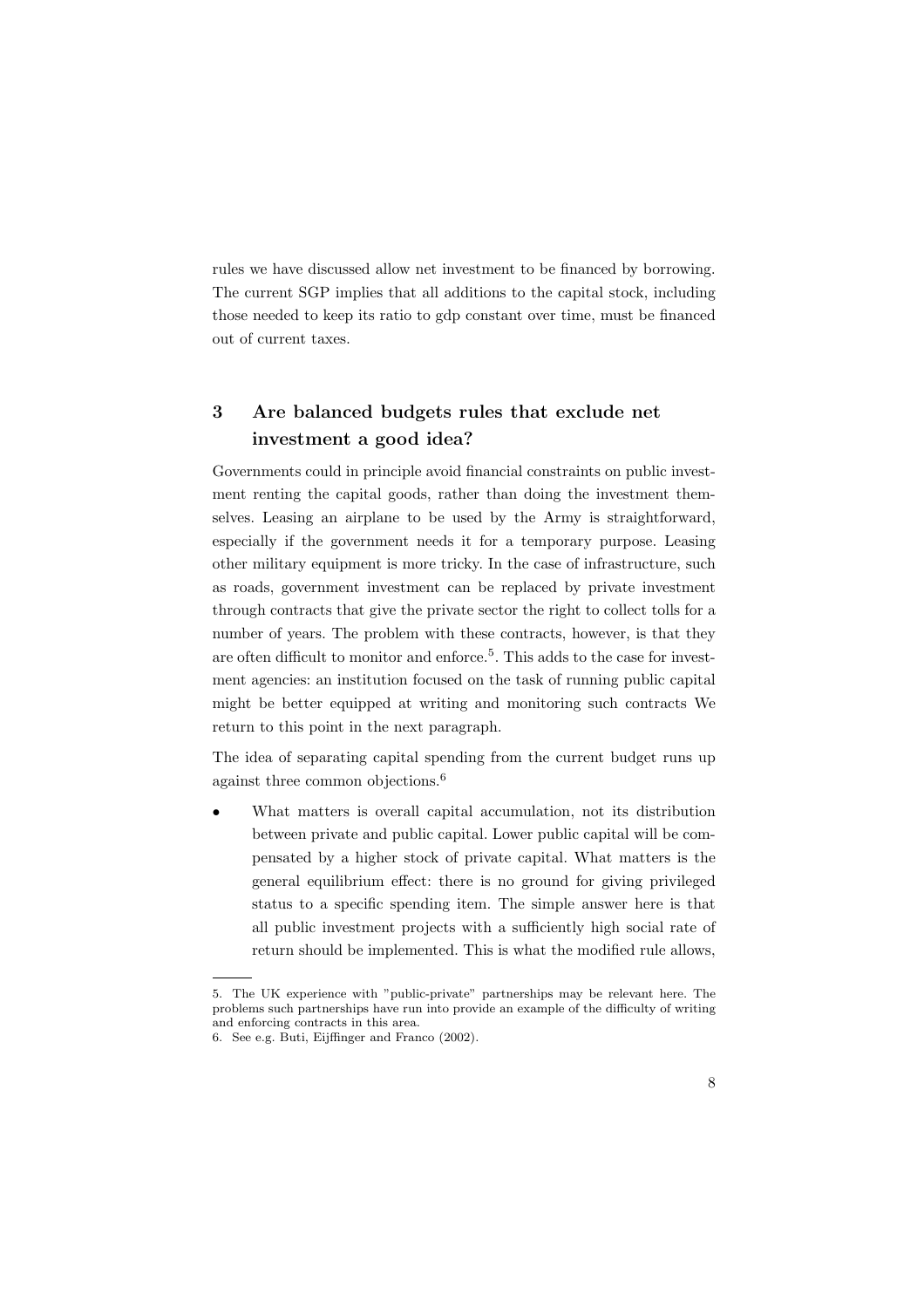since it eliminates cash constraints. So should all private investment, with a sufficiently high private rate of return.

- Capital budgets distort expenditure in favor of physical assets and away, for instance, from investment in human capital. It is true that capital budgeting removes constraints differentially across projects. Only those under the agency benefit, the others not. This is not crowding out, but help to some. Capital budgets are not a way to avoid difficult decisions concerning the choice among alternative forms of current expenditure: the choice whether to invest in school teachers or in office clerks is there whether or not the government runs a capital budget. Under the current Pact the choice is even more difficult as it treats investment in the same way as current expenditures. Capital budgets cannot protect investment in school teachers, but they make it a bit less likely that useful infrastructure investment is sacrificed in order to raise wages in the public sector–not an uncommon experience in the European fiscal consolidation of the 1990s.
- Capital budgets remove the pressure to lower the stock of public debt, a problem that is particularly relevant in those countries where debtgdp ratios remains very high. The answer here is that a rule that forces the stock of public debt to zero and introduces a financing constraint on investment expenditure is simply stupid–to use the expression correctly used by the President of the European Commission. The modified rule too puts downward pressure on the stock of debt, but it doesn't drive it to zero: eventually the debt ratio approaches the stock of public capital-typically a smaller number than the current debt ratios in most countries.

Rules that allow net public investment to be financed by borrowing need to be complemented by rules that define what can be counted as public investment–something like ISA accounting rules. This a task for the Statistical office of the EU. Such rules will have to deal with the incentive to re-define current spending as public investment, and this may not be easy. But this difficulty should not be an argument for justifying rules that may result in worthwhile projects not being undertaken because of cash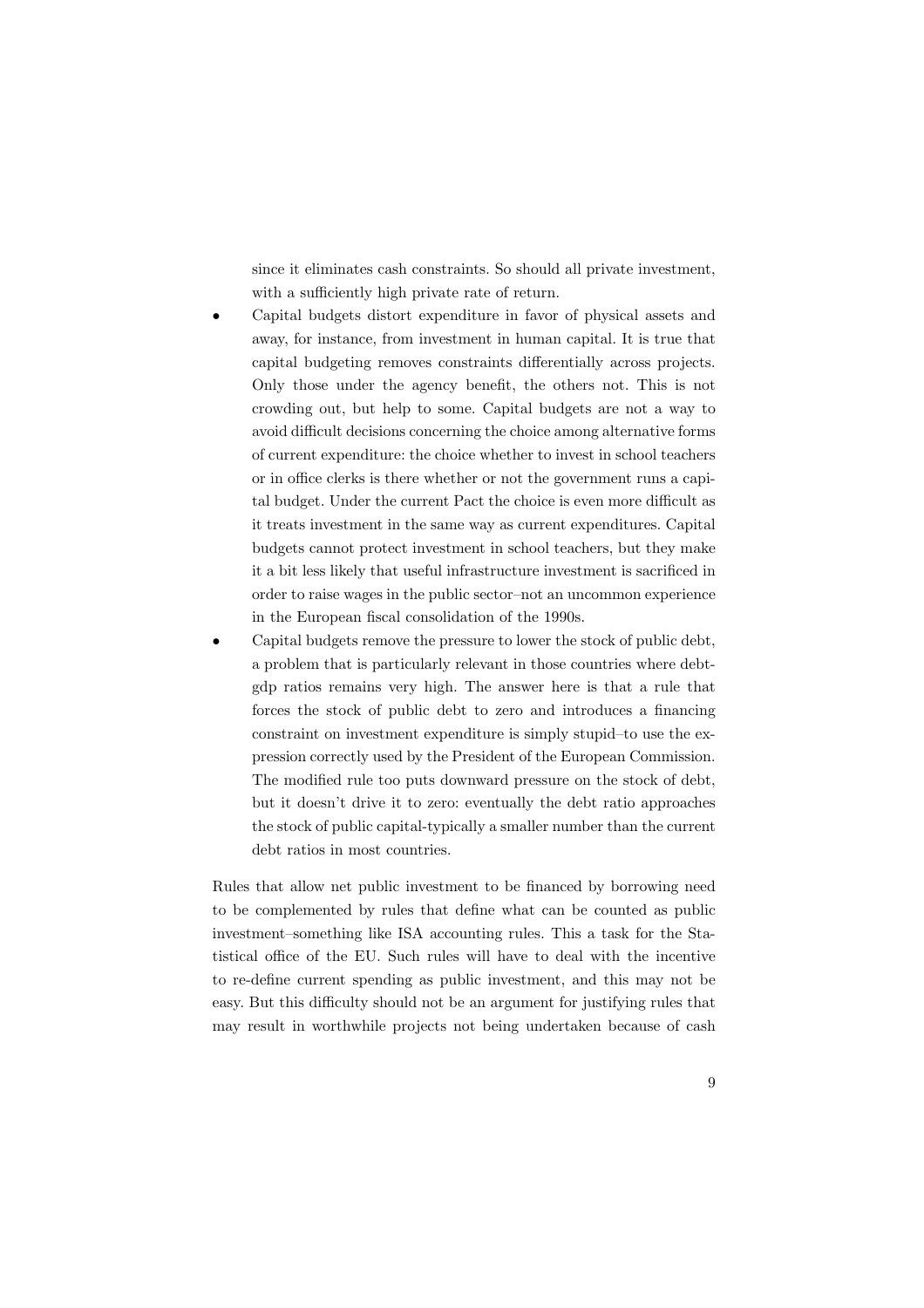constraints.

## 4 Do governments need to set up an investment agency?

The logical answer is no. The consolidated budget constraint of the government is the same whether or not it delegates an agency to finance and run new public projects. Both rules discussed above end up with a stock of public debt that is on average equal to that of public capital. The similarity, however, ends here.

Delegating the running of public projects to an agency may result in more transparency and in better management.

- Transparency: In consolidated budgets it is often very difficult to figure out the return on individual projects. Maintenance costs and depreciation are also hidden in the government books. The agency will have to document the financial return on its projects, and this by itself introduces transparency. Depreciation rates and the cost of maintenance will also come in the open because they will be the object of tough bargaining between the government and the manager of the agency.
- Management: The agency is an institution focused on a single, well specified, task. This may result in better management

There are also risks. The manager of the agency could be relaxed about  $\theta$ knowing that the government will come to the rescue. As with all contracts between a principal and an agent, institutional design and monitoring are essential to avoid potential misbehavior.

On balance, where agencies do not exist, probably it is not worthwhile setting them up–although, as mentioned above, the UK experience might suggest otherwise. Where they exist, they need to be made transparent. Good institutional design could result in delegation to an agency delivering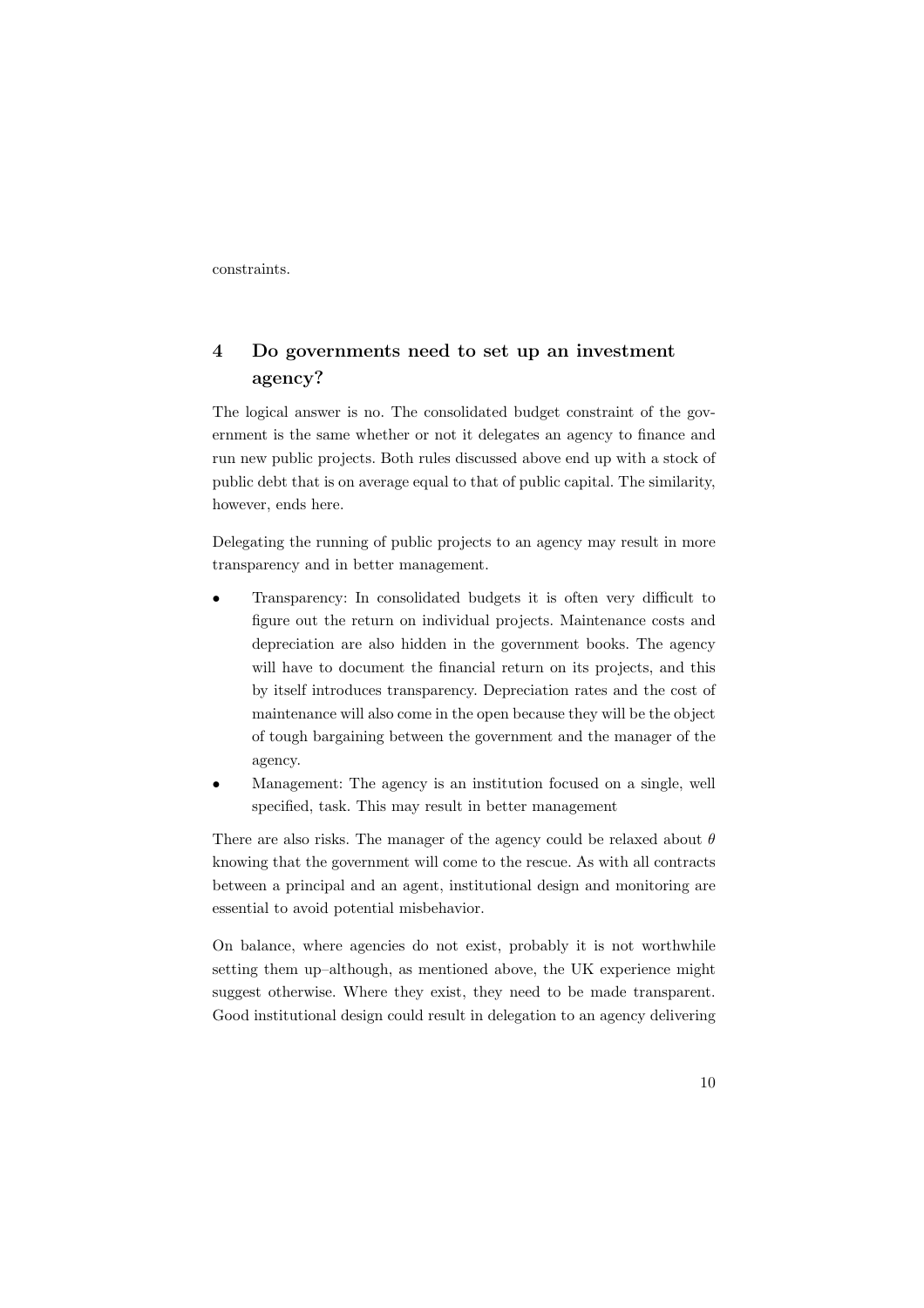more transparency and thus better management.<sup>7</sup> We address the incentive issue in Section 8 below.

#### 5 Trying some numbers

How would the modified rule discussed above affect budget deficits in Europe today? And what would be the effect in the steady state? Remember that in the steady state the government is allowed to borrow an amount equal to  $nk$ . In the short run countries may be moving at different speeds toward there steady state: public investment as a share of gdp differs a lot across the euro area. Computing these numbers requires estimates of the current capital-output ratio in the public sector, estimates of the rate of depreciation, estimates of the long-run capital output ratio in the public sector. None of this is available.

Official numbers on public investment refer to gross fixed capital formation. There are no euro area data on capital depreciation that would us allow to compute net investment. Information on rates of depreciation is available for few countries. For Germany Wendorff (2001) estimates that in 1991-99, a decade during which average gross investment amounted to 2.3 per cent of gdp, net investment averaged 0.5 per cent. Assuming a value of  $\delta = .05\%$ , depreciation is around 1.8 per cent of gdp, which implies a capital-output ratio of 36 per cent. For Italy, Modigliani and Padoa Schioppa Kostoris (1998, table 2.2.B) estimate that net investment in the early 1990's amounted to 1.5 of gdp, half of gross investment. Based on the information for Germany and Italy, we assume  $\delta = .05$  and  $k = 30$  for all countries.

The first column of Table 1 shows the actual deficit estimated for 2002. Column 2 shows public investment, as a share of gdp, also in 2002. Column

<sup>7.</sup> The Italian state-owned company Infrastrutture s.p.a. is an example of such agencies. The company issues government-guaranteed bonds to finance investment projects or participate in investment partnerships with the private sector. This is different from the German KfW which is only a financial intermediary: it issues bonds and transfers the receipts to the federal or local governments.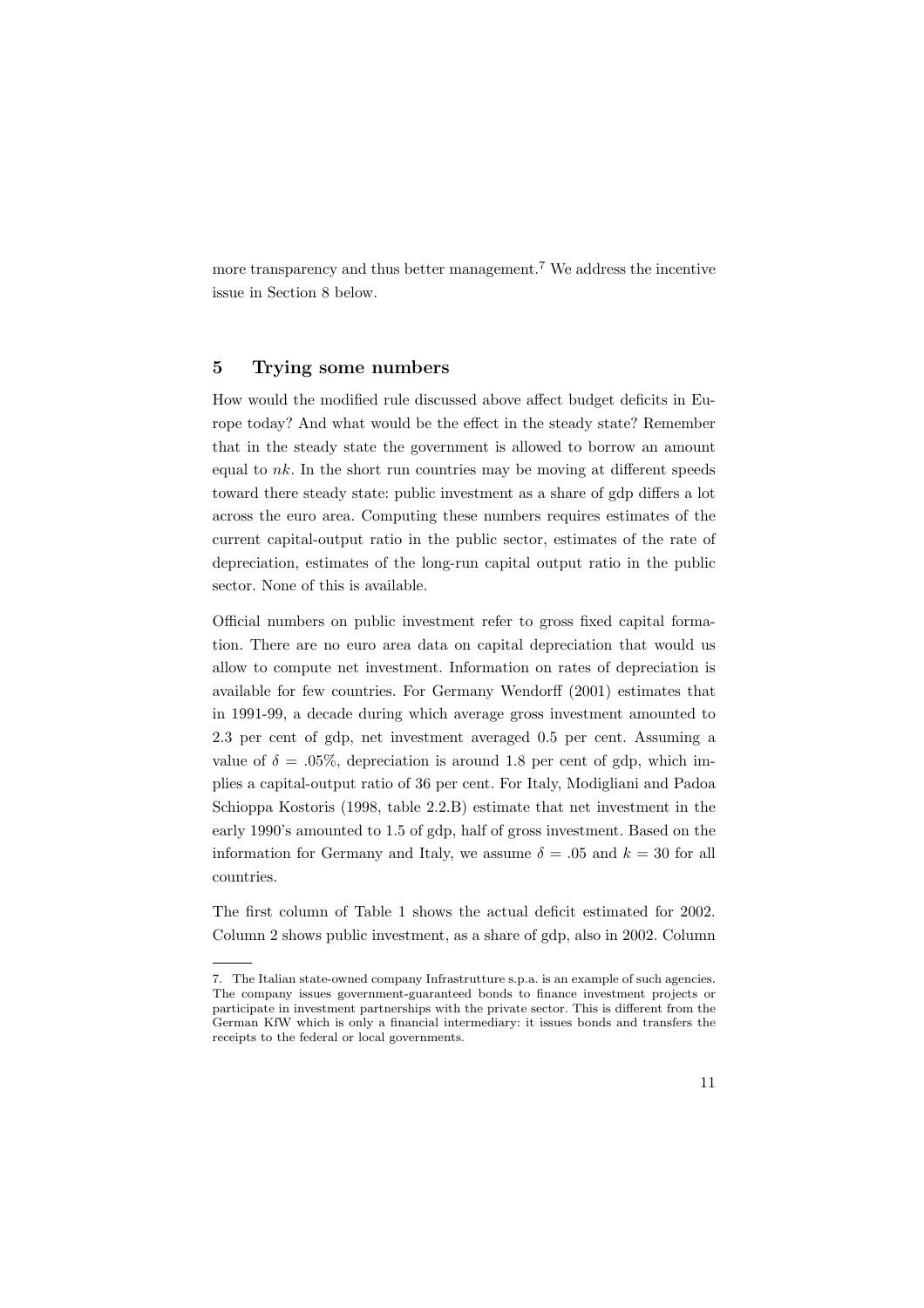3 computes the deficit that would have been allowed in 2002 under the modified rule–that is  $i - \delta k$ , assuming  $\delta k = 1.5^8$ . The last column shows the deficit that would be allowed in steady state, assuming that the long run value of  $k$  remains 30 per cent; for the steady state growth rate of output,  $n^*$ , we use the numbers shown in column 4, which are estimates of potential output growth produced by the European Commission (European Commission, 2002, Table A1).

|                                | $B/Y_{2002}$ |         | $i_{2002}$ $\dot{B}/Y_{Admiss.}$ | $n^*$ | $(\dot{B}/Y)_{St. St.}^*$ |
|--------------------------------|--------------|---------|----------------------------------|-------|---------------------------|
|                                |              |         | $= i - \delta k$                 |       | $= n^*k^*$                |
|                                |              |         |                                  |       |                           |
| Belgium                        | 0.1          | $1.6\,$ | 0.1                              | .021  | 0.6                       |
| Germany                        | 3.8          | 1.6     | 0.1                              | .016  | 0.5                       |
| Greece                         | 1.3          | 3.7     | 2.2                              | .031  | 0.9                       |
| $\mathop{\rm France}\nolimits$ | 2.7          | 3.4     | 1.9                              | .026  | 0.8                       |
| Ireland                        | 1.0          | 4.5     | 3.0                              | .074  | 2.2                       |
| Italy                          | 2.4          | 2.0     | 0.5                              | .023  | 0.7                       |
| Holland                        | 0.8          | 3.4     | 1.9                              | .029  | 0.9                       |
| Austria                        | 1.8          | 1.2     | $-0.3$                           | .018  | 0.5                       |
| Portugal                       | 3.4          | 3.8     | 2.3                              | .031  | 0.9                       |
| Finland                        | $-3.6$       | 2.6     | 1.1                              | .029  | 0.9                       |
| Spain                          | 0.0          | 3.4     | 1.9                              | .031  | 0.9                       |

Table 1: Admissible deficit under the modified SGP rule

Source: European Commission, Autumn 2002 forecasts and European Commission (2002) for  $n^*$ 

If our assumptions about the stock of public capital and the rate of depreciation are about right, in four euro area countries net public investment is

<sup>8.</sup> Remember that the reference value for the deficit under the current Pact is 0% of gdp over the cycle.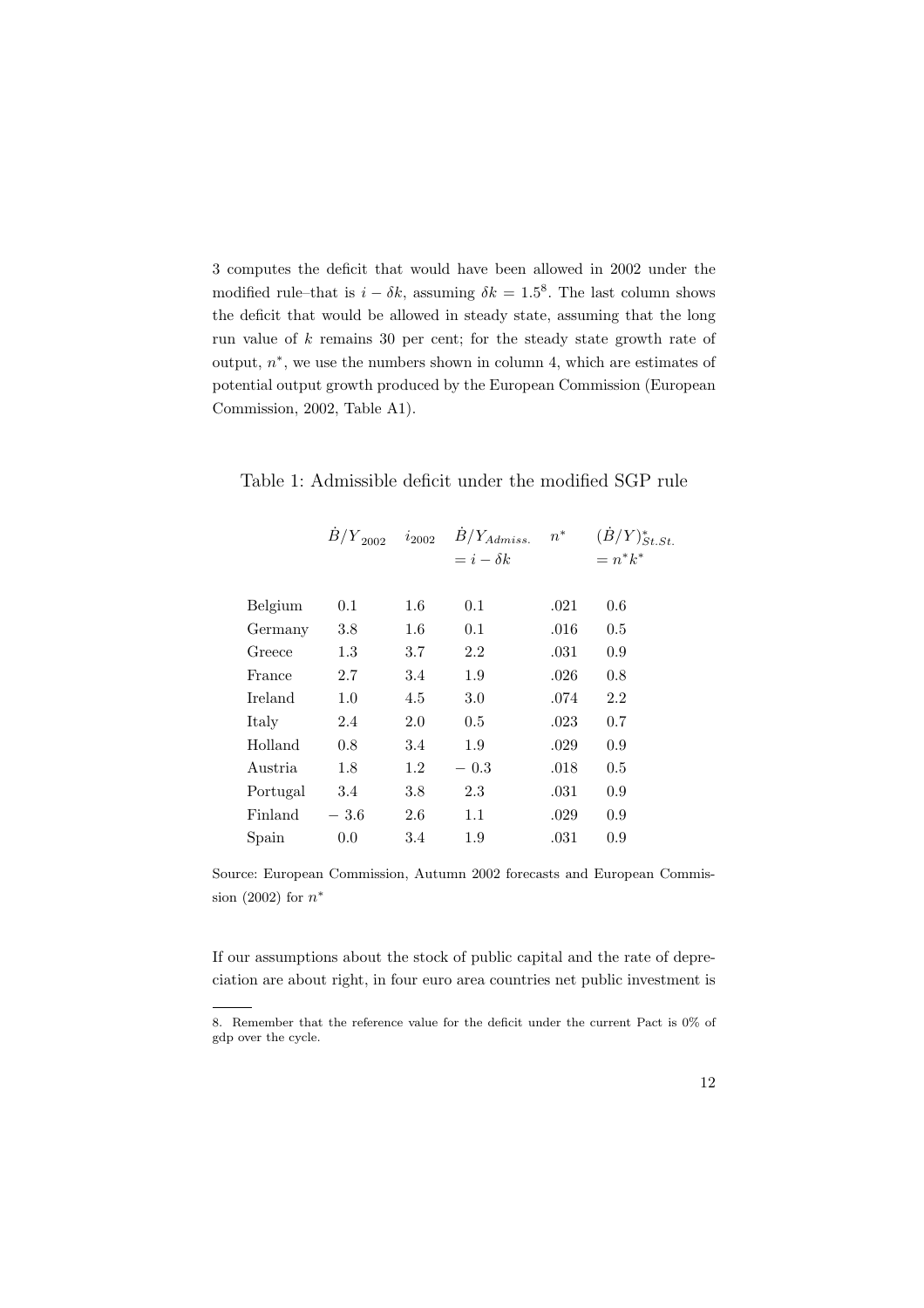currently close to zero–it is actually negative in Austria. Obviously, in order to gain from the modified rule, these countries would need to increase public investment. Consider Germany, for instance. At the 2002 level of public investment, the modified rule would allow a deficit of just 0.1 per cent of gdp. With the current interpretation of the Pact, and assuming that German output is below potential by an amount large enough to justify the entire use of the 3 per cent band–which is probably the case–Germany would need to cut the deficit by at least 0.8 per cent of gdp. The modified rule also requires fiscal action, but of a very different type. To satisfy the rule the German government would have to replace at least 0.8 per cent of gdp of current expenditure with an equivalent amount of public investment.

In seven countries net investment is positive and relatively large. The modified rule would allow these countries to run deficits ranging from 1.9 per cent of gdp for France and Holland, to 3 per cent for Ireland. Portugal's 2002 deficit, for instance, which exceeds the 3 per cent rule, would fall well within the limits if the modified rule were applied. Moreover, the modified rule allows all countries to raise public investment without running into a financing constraint.

#### 6 Capital budgets: the experience of U.S. states

The idea of separating investment expenditure from the current budget, while considering capital depreciation as current government expenditure, has a long tradition in economics, dating back at least to Musgrave (1939). Proponents of capital budgets contend that unified budgets are biased against capital expenditure. Opponents argue that separate budgets raise the incentive to lobby for capital spending and result in inefficiently high expenditure on physical assets, at the expense of intangibles such as health or education. There is also an extreme view which states that accounting rules by themselves do not affect the level or composition of spending. What is the evidence?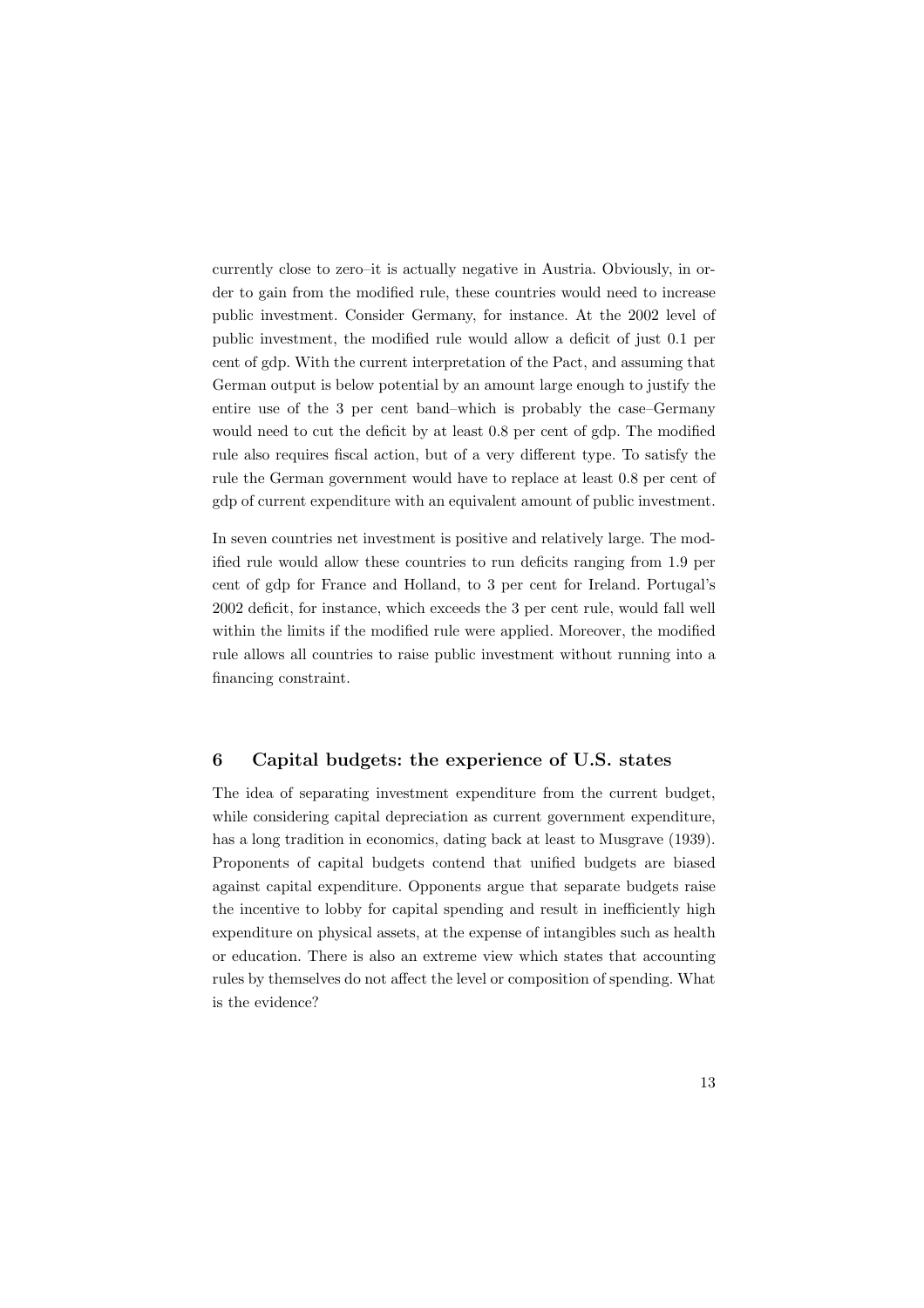U.S. states provide a good testing ground, since budgetary procedures differ from one state to the other. Poterba (1995) has studied this experience asking whether the level and composition of government spending is affected by the use of separate budgets for capital and current expenditures, and by the use of pay-as-you-go (PAYG) constraints in financing capital projects. The study has the drawback of using rather old data: the information on state budgets is for 1962, a year for which a detailed survey exists of budgetary procedures in individual states. The data allows to distinguish among states that make no budgetary distinction between capital and operating expenditures (at the time of the study there were 20 such states out of 50), and those that have separate budgets. Among the states that use separate budgets, the data also identify those using multi-year capital budgets, that is physical and financial plans for capital expenditures extending beyond the operating budget cycle. Twelve states in this group had delegated the administration of capital projects to specialized agencies.

The results suggest that state capital budgets are associated with higher levels of capital spending: about one third higher. The data refer to capital expenditures excluding highways, that is, primarily, institutions of higher education, health and hospital facilities, natural resource projects, such as parks, and state prisons. PAYG constraints on the financing of public projects are associated with lower levels of capital spending, some 20 per cent lower. There is no evidence that capital budgets affect the level of non capital spending—a finding which suggests that (i) the states with capital budgets are not those which spend more on all public goods, not only on investment, nor (ii) are these states simply re-defining non-capital spending as capital outlays.

Poterba's results run against the view that public accounting practices are simply a veil, with no impact on budget outcomes. They support a number of recent studies<sup>9</sup> which suggest that fiscal institutions exert real effects on public policy outcomes.

<sup>9.</sup> See e.g. Poterba and von Hagen (1999)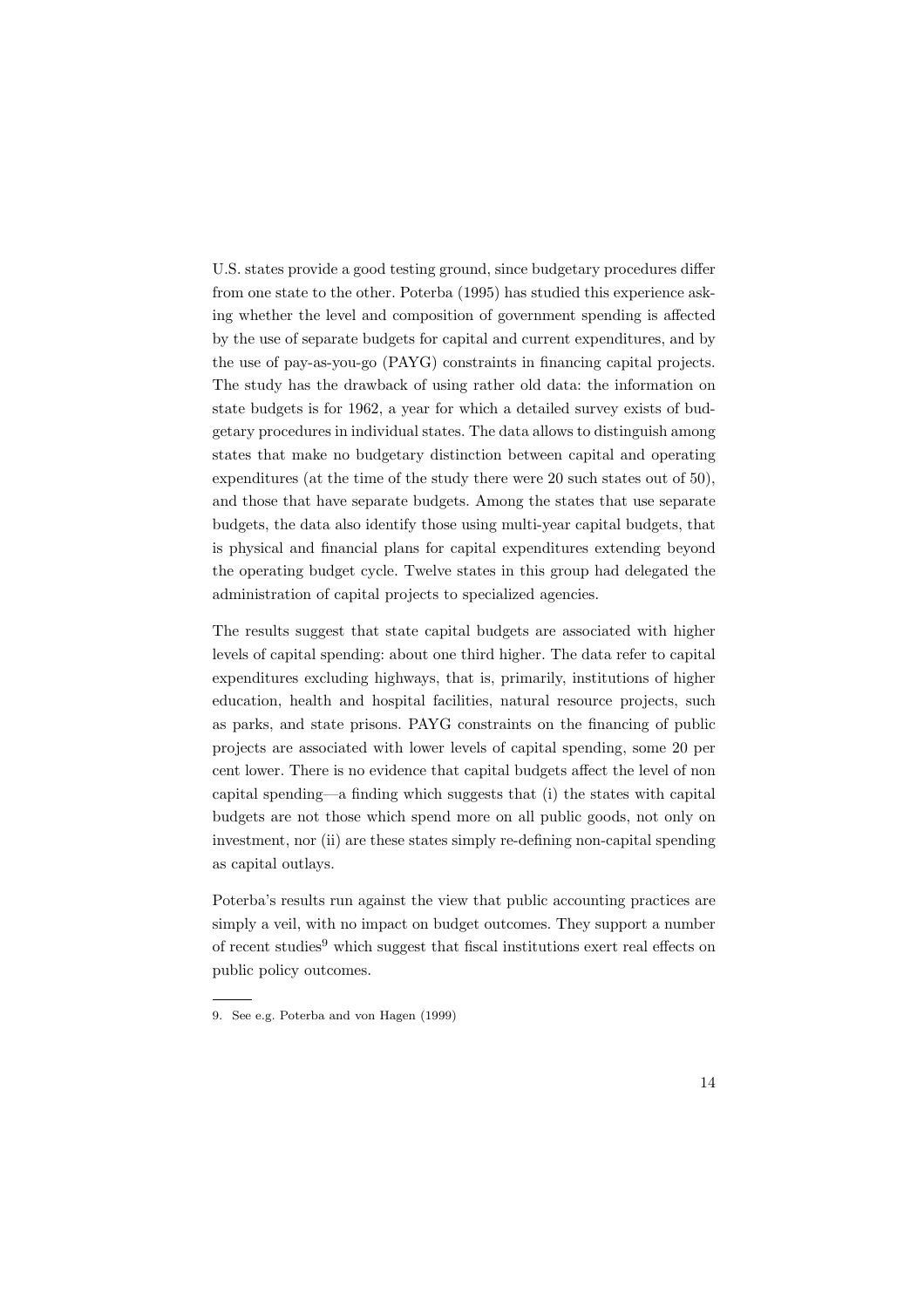## 7 Doing this within the Treaty: Article 104.3

Article 104.3 of the European treaties reads:

"If a member state does not fulfill the requirements under one or both of these criteria [deficit below 3 per cent and debt ratio approaching 60 per cent at a satisfactory pace], the Commission shall prepare a report. [Such report is the starting point of the procedure possibly ending in sanctions.] . . . The report of the Commission shall also take into account whether the government deficit exceeds government investment expenditure and . . . ."

Rules that allow proper accounting of government investment, separating it from current expenditure, appear to be consistent with article 104.3. Note that the article is actually too lax as it makes no distinction between gross and net investment, thus allowing for the (incorrect) possibility of treating gross investment differently from other expenditure, rather that only net investment.

Article 104.3 is currently interpreted by two Regulations, issued by the European Council, which specify how it should be interpreted. Regulation 14676/97 lays down the rules. It should be amended specifying that the current rules, including the excessive deficit procedure, apply to the budget excluding net capital formation. The Regulation should also assign to the Statistical Office of the EU the task of issuing rules for computing the amortization of public capital. These amendments require a unanimous vote of the European Council.

For those countries that decide to set up investment agencies the Council should issue a specific Regulation laying out the principles member states should follow in the institutional design of such agencies. We address this in the next paragraph.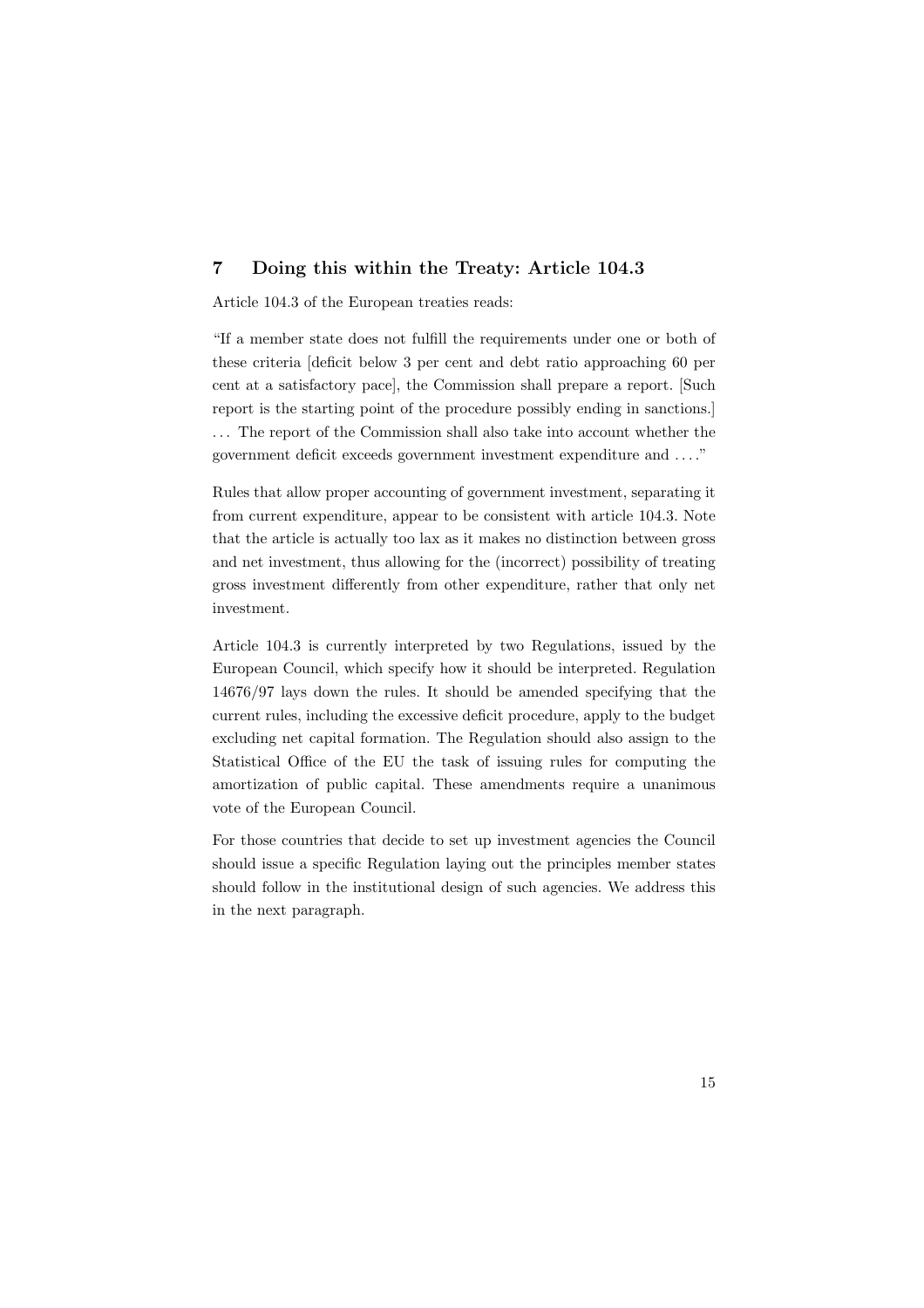# 8 Principles for the institutional design of investment agencies

The institutional design of an agency delegated to finance and run public investment projects should address the following issues:

- Transparency. The liabilities of the agency are public debt. The agency should not be an instrument to shift debt off-balance sheets, allowing the government to issue liabilities that are not properly recorded in the books of the State.
- Incentives. The managers of the agency have an incentive to understate  $\vartheta$  and overstate  $\delta$ , since the central government will make up the difference. The government, to the extent that it wants to be able to run a larger deficit, will want to understate  $\delta$ .
- What qualifies as public investment, and who decides.
- Management: one of the arguments for delegating the running of public projects to an agency is focus. The agency will run the projects more efficiently if it has an unambiguous task.

These problems could be addressed by an institutional design with the three following characteristics:

- The agency is set up as a *joint stock company*, with the government as its shareholder. The status of a company operating under the civil code guarantees that the accounts are subject to the same rules and scrutiny as those of a public company–which in most countries are quite different from those of a government department. Rules for the depreciation of capital should also be identical to those used by private companies. The Board of the agency includes independent directors: under the civil code they are personally responsible and liable for the transparency of the accounts.
	- Compensation of the agency's managers is linked to two parameters:  $\vartheta$ , the financial return on public projects–for those projects that are expected to produce a positive  $\vartheta$ –and the share of projects co-financed by the private sector in "project financing" arrangements. Both provide an incentive for the managers to put effort in raising  $\vartheta$ . For the "project financing" rule to be useful, private sector investors should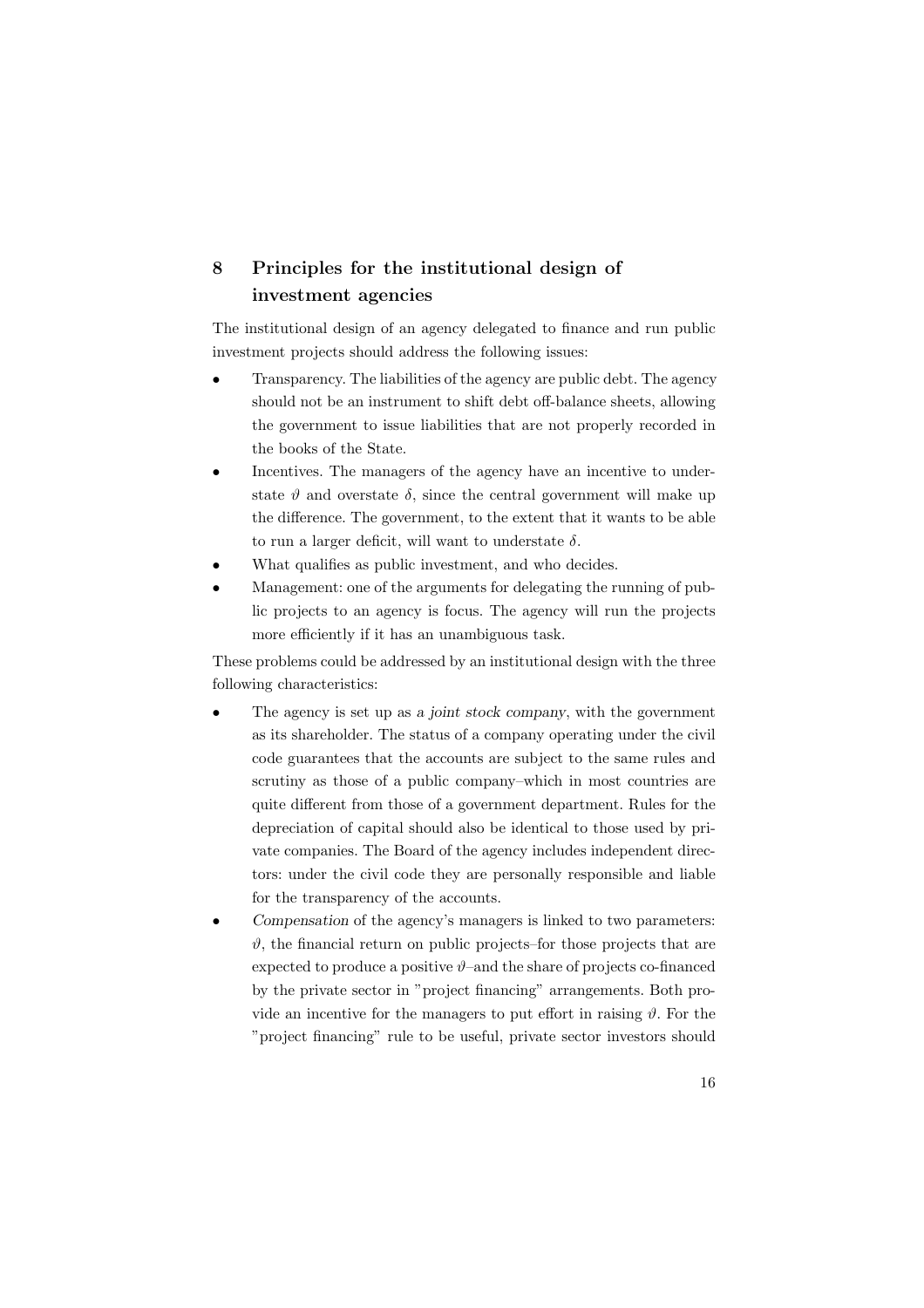receive only a fraction of  $\vartheta$ , to avoid that the agency becomes an instrument for the disbursement of taxpayers money. As many incentive schemes, these rules do not prevent misbehavior due to power-seeking by the managers. The presence on the Board of independent directors helps here. Incentives and transparency will reduce the risk that the agency is pressured by the government to accept insufficient transfers, to be made up by higher agency borrowing. Though good institutional design can go a long way, it should be complemented by rules issued by the Statistical office of the EU, specifying what qualifies as public investment.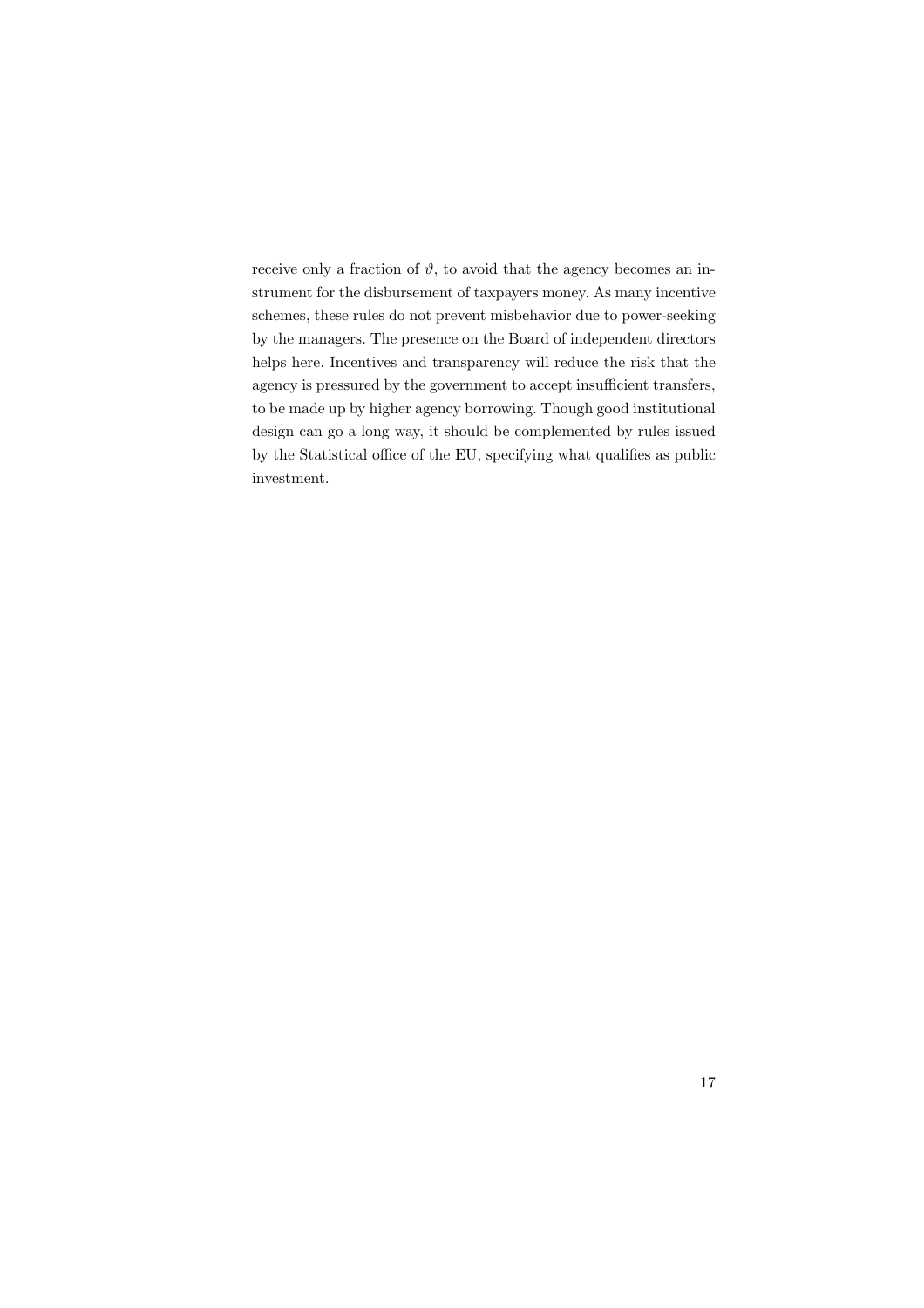#### 9 References

Artis, M. and M. Buti (2001), "Setting medium-term fiscal targets in EMU", in Brunila, A., M. Buti and D. Franco (eds.), The Stability and Growth Pact.

Buiter, W. and C. Grafe (2002), "Patching up the Pact", mimeo, EBRD.

Buti, M., S. Eijffinger and D. Franco (2002), "Revisiting the Stability and Growth Pact: Grand Design or Internal Adjustment?", mimeo, European Commission.

European Commission (2000), "Public Finances in EMU-2000", European Economy Reports and Studies No. 3

European Commission (2002), "Production function approach to calculating potential output growth and output gaps", European Economy, Economic Papers, No. 176.

International Monetary Fund (2001), "Selected Euro-area countries: rulesbased fiscal policy and job-rich growth in France, Germany, Italy and Spain", IMF Country Report 01/203, October.

Goodhart, Charles A. E. (2002) ,"The Stability and Growth Pact", mimeo, London School of Economics, Finacial Markets Group.

Modigliani, F. and F. Padoa Schioppa Kostoris (1998), "Sostenibilità e solvibilt`a del debito pubblico in Italia". Il Mulino.

Musgrave, R.A. (1939),"The nature of budgetary balance and the case for the capital budget", American Economic Review, 29, 260-271.

Pisani-Ferry, J. (2002) "Fiscal Discipline and Policy Coordination in the Eurozone: Assessment and Proposals", mimeo, Université Paris Dauphine.

Coeure', Benoit and J. Pisani-Ferry, (2003), "A sustainability pact for the Eurozone", mimeo, Université Paris Dauphine and Ecole Polytechnique.